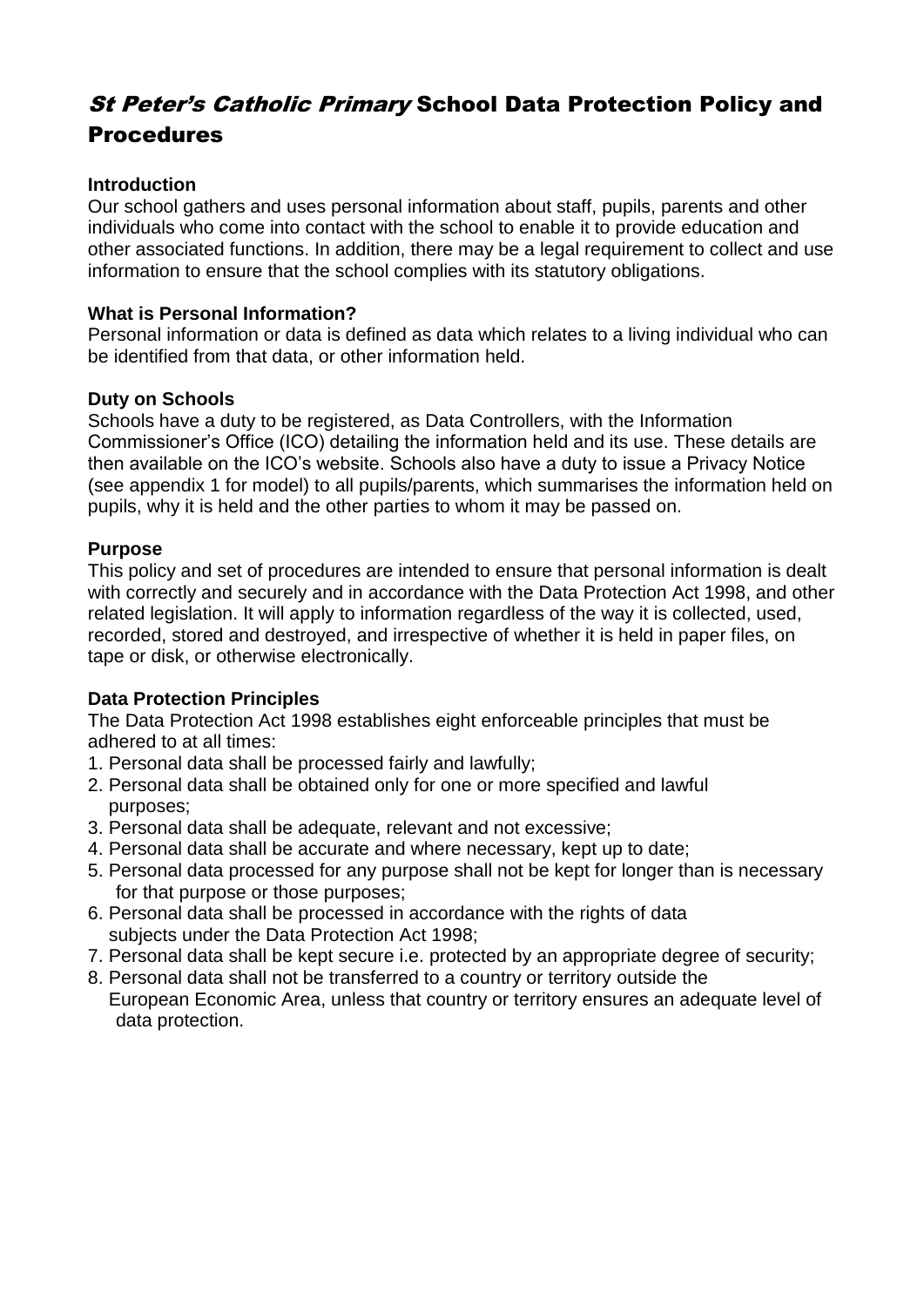# **Policy**

Our school is committed to maintaining the above principles at all times. Therefore we will:

- Register, as Data Controllers, with the Information Commissioner's Office (ICO) detailing the information held and its use.
- Inform individuals why the information is being collected when it is collected.
- Inform individuals when their information is shared, and why and with whom it was shared.
- Check the quality and the accuracy of the information it holds.
- Ensure that information is not retained for longer than is necessary.
- Ensure that when obsolete information is destroyed that it is done so appropriately and securely.
- Ensure that clear and robust safeguards are in place to protect personal information from loss, theft and unauthorised disclosure, irrespective of the format in which it is recorded.
- Share information with others only when it is legally appropriate to do so.
- Set out procedures to ensure compliance with the duty to respond to requests for access to personal information, known as Subject Access Requests.
- Issue a Privacy Notice which summarises the information held by us
- Ensure our staff are aware of and understand our policies and procedures.

## **Rights of access to information**

Pupils, parents and guardians have two distinct rights of access to information held by schools about pupils as set out below.

In addition, the school may hold some information about parents and guardians, and the right of access to this is covered by number one below only:

1. Under the Data Protection Act 1998 any individual has the right to make a request to access the personal information held about them.

2. The right of those entitled to have access to curricular and educational records as defined within the Education Pupil Information (England) Regulations 2005.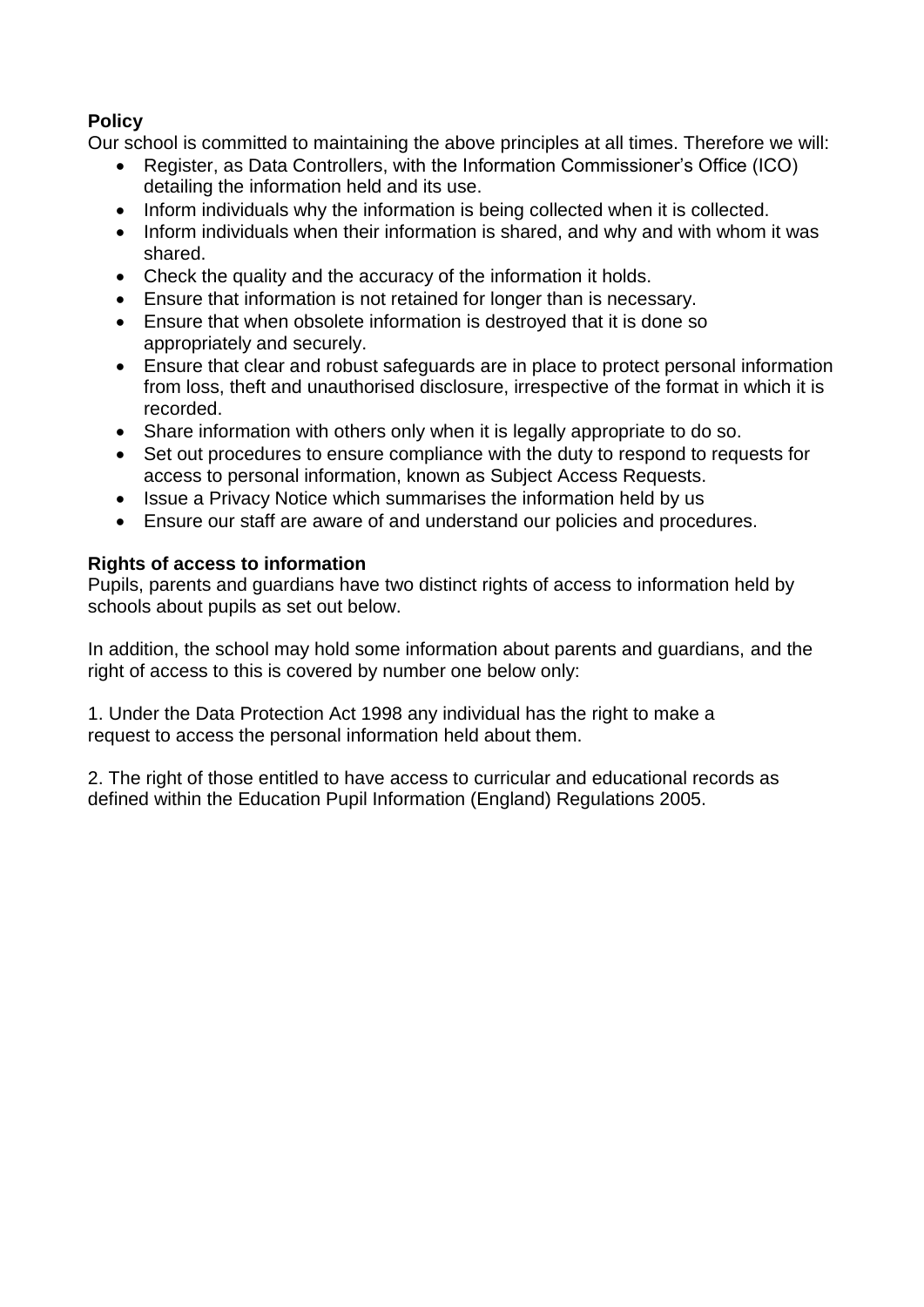## **Procedures for responding to Subject Access Requests for access to a person's information made under the Data Protection Act 1998**

# **Actioning a Subject Access Request**

1. Requests for information must be made in writing; which includes email, and be addressed to the *Headteacher***.** If the initial request does not clearly identify the information required, then further enquiries will be made.

2. The identity of the requestor must be established before the disclosure of any information, and when requesting data on a pupil, checks will also be carried out regarding proof of relationship to the child. Evidence of identity will be established by requesting production of a copy of:

- passport
- driving licence
- utility bills with the current address
- Birth / Marriage certificate
- P45/P60
- Credit Card or Mortgage statement

#### *This list is not exhaustive*.

3. Any individual has the right of access to information held about them. However with children, this is dependent upon their capacity to understand (normally age 12 or above) and the nature of the request. The Headteacher should discuss the request with the child and take their views into account when making a decision. A child with competency to understand can refuse to consent to the request for their records. Where the child is not deemed to be competent, an individual with parental responsibility or guardian shall make the decision on behalf of the child.

4. The school may make a charge for the provision of information, dependant upon the following:

 Should the information requested contain the educational record then the amount charged will be dependant upon the number of pages provided. An educational record relates to record relating to academic achievement only. This type of record is available to all parents until the child becomes an adult with or without the consent of the child where this might apply. The school is required to respond within 15 school days (i.e. 15 consecutive days that the school is open to receive pupils for the purpose of teaching).

Should the information requested be personal information that is not an educational record school can charge up to £10 to provide it.

• If the information requested is only the educational record, viewing will be free, but a charge not exceeding the cost of copying the information can be made by the Headteacher, if a copy is requested.

5. The response time for subject access requests, once officially received, is 15 school days where educational records are sought, and otherwise 40 days from receipt **(not working or school days but calendar days, irrespective of school holiday periods)**. However, the 40 days will not commence until after receipt of fees or clarification of information sought.

6. The Data Protection Act 1998 allows exemptions as to the provision of some information; **therefore all information will be reviewed prior to disclosure**.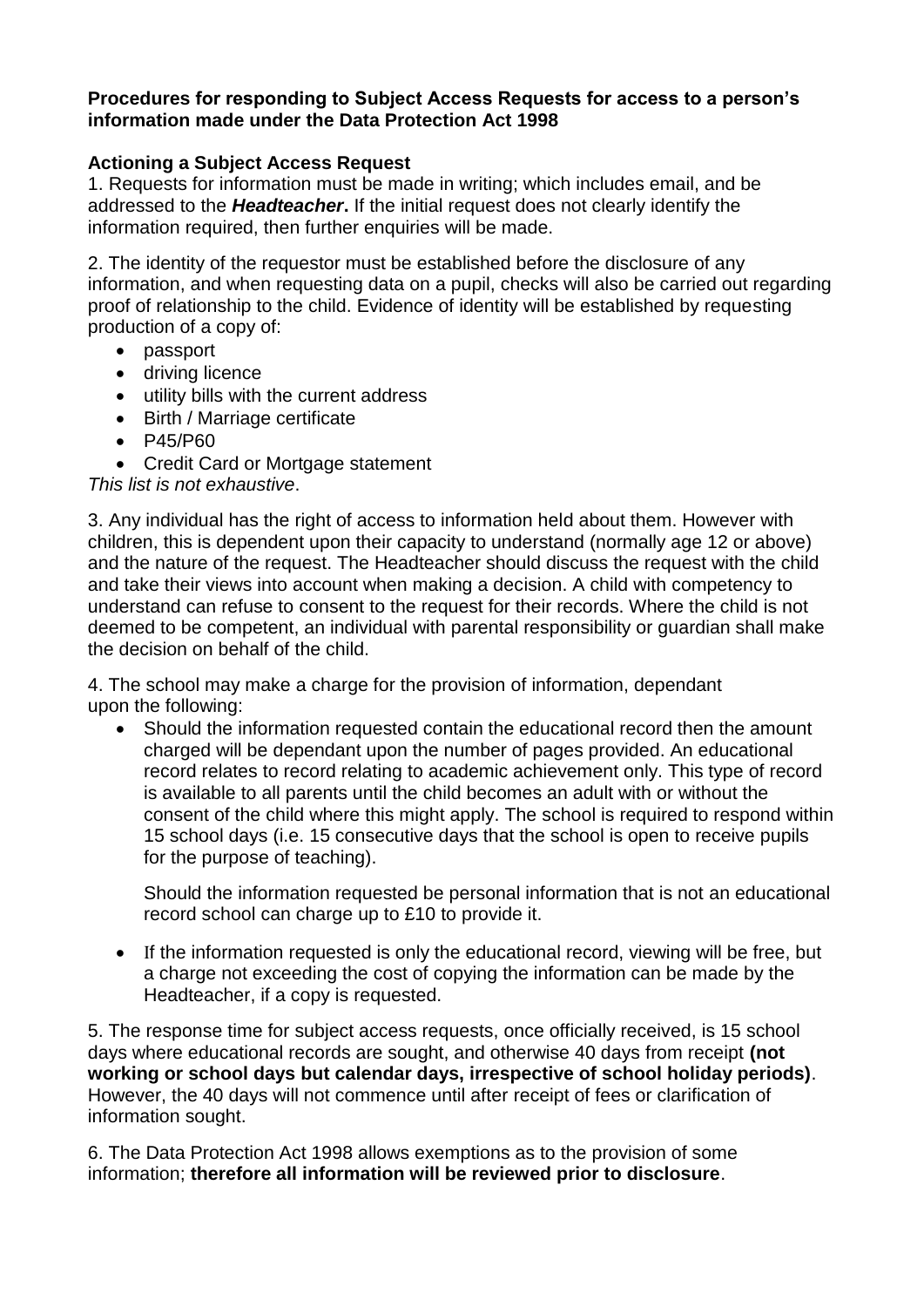7. Third party information is that which has been provided by another person. Before disclosing third party information consent will normally be obtained from them. (*There is still a need to adhere to the 40 day statutory timescale.)*

8. Any information which may cause serious harm to the physical or mental health or emotional condition of the pupil or another will not be disclosed, nor should information that would reveal that the child is at risk of abuse, or information relating to court proceedings.

9. If there are concerns over the disclosure of information then additional advice will be sought.

10. Where redaction (information blacked out/removed) has taken place then a full copy of the information provided will be retained in order to establish, if a complaint is made, what was redacted and why.

11. Information disclosed should be clear, thus any codes or technical terms will be clarified and explained. If information contained within the disclosure is difficult to read or illegible, it will be retyped.

12. Information can be provided at the school with a member of staff on hand to help and explain matters if requested, or provided at face to face handover.

The views of the applicant will be taken into account when considering the method of delivery. If postal systems have to be used then registered/recorded mail will be used.

#### **Complaints**

Complaints will be dealt with in accordance with the school's complaints procedure, a copy of which can be obtained from the school office.

Complaints relating to information handling may be referred to the Information Commissioner (the statutory regulator) www.ico.gov.uk or telephone 01625 5457453.

#### **Review**

This policy and set of procedures will be reviewed as it is deemed appropriate, but no less frequently than every 2 years. The review will be undertaken by the Headteacher, or nominated representative.

#### **Contacts**

If you have any enquires in relation to this policy and procedures, please contact *Headteacher at [office@stpetersrc.bucks.sch.uk](mailto:office@stpetersrc.bucks.sch.uk)* who will also act as the contact point for any subject access requests.

Further advice and information is available from the Information Commissioner's Office, www.ico.gov.uk or telephone 01625 5457453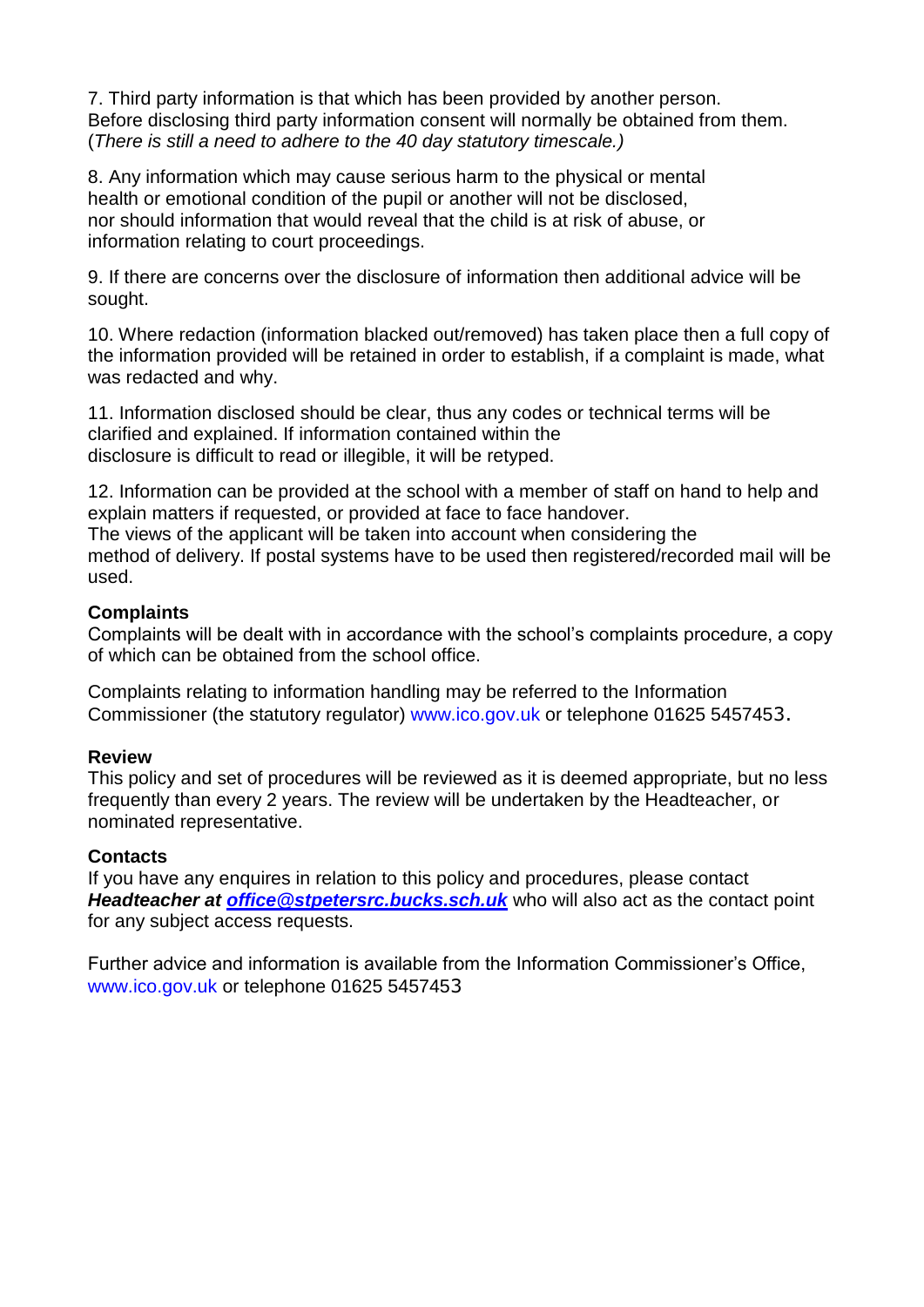## **Appendix 1 DATA PROTECTION ACT PRIVACY NOTICE**

**Schools, local authorities and the Department for Educati**on (the Government department which deals with education) all hold information on pupils in order to run the education system, and in doing so have to follow the Data Protection Act 1998. This means, amongst other things that the data held about pupils must only be used for specific purposes allowed by law. We are therefore writing to tell you about the types of data held, why that data is held, and to whom it may be passed on.

#### **Information to support teaching and learning**

The **school** holds information on pupils in order to support their teaching and learning, to monitor and report on their progress, to provide appropriate pastoral care, and to assess how well the school as whole is doing. This information includes contact details, National Curriculum assessment results, attendance information, characteristics such as ethnic group, special educational needs and any relevant medical information.

#### **Information and images in literature or on the school website**

In addition, the school will occasionally include information or images of your son/daughter in our school literature or on the school website. Please let the school know if this presents a problem to you and the school will take steps to ensure this information is not included. Parents need to be aware that at times the school may be legally bound to provide information to other bodies such as the police for example, which the school will try to do with the knowledge of the relevant parent(s).

#### **Transfer of data and use by other organisations**

From time to time we are required to pass on some of data to the Local Authority (LA), to another school to which the pupil is transferring, to the Department for Education (DfE), and to Standards and Testing Agency which is responsible for the National Curriculum and associated assessment arrangements.

The **Local Authority** uses information about pupils to carry out specific functions for which it is responsible, such as the assessment of any special educational needs the pupil may have. It also uses the information to derive statistics to inform decisions on (for example) the funding of schools, and to assess the performance of schools and set targets for them. The statistics are used in such a way that individual pupils cannot be identified from them.

The government may require the school to share information with other agencies such as Health , Local Authorities and other relevant public bodies. The school will inform parents when this type of processing occurs and seek consent where this is necessary.

The **Standards and Testing Agency** uses information about pupils to administer the National Curriculum tests and assessments for Key Stages 1 to 3. The results of these are passed on to DfE in order for it to compile statistics on trends and patterns in levels of achievement. The Standards and Testing Agency uses the information to evaluate the effectiveness of the National Curriculum and the associated assessment arrangements, and to ensure that these are continually improved.

The **Department for Education** uses information about pupils for statistical purposes, to evaluate and develop education policy and to monitor the performance of the education service as a whole. The statistics (including those based on information provided by the Standards and Testing Agency) are used in such a way that individual pupils cannot be identified from them. The DfE will feed back to LAs and schools information about their pupils where they are lacking this information because it was not passed on by a former school. On occasion information may be shared with other Government departments or agencies strictly for statistical or research purposes only.